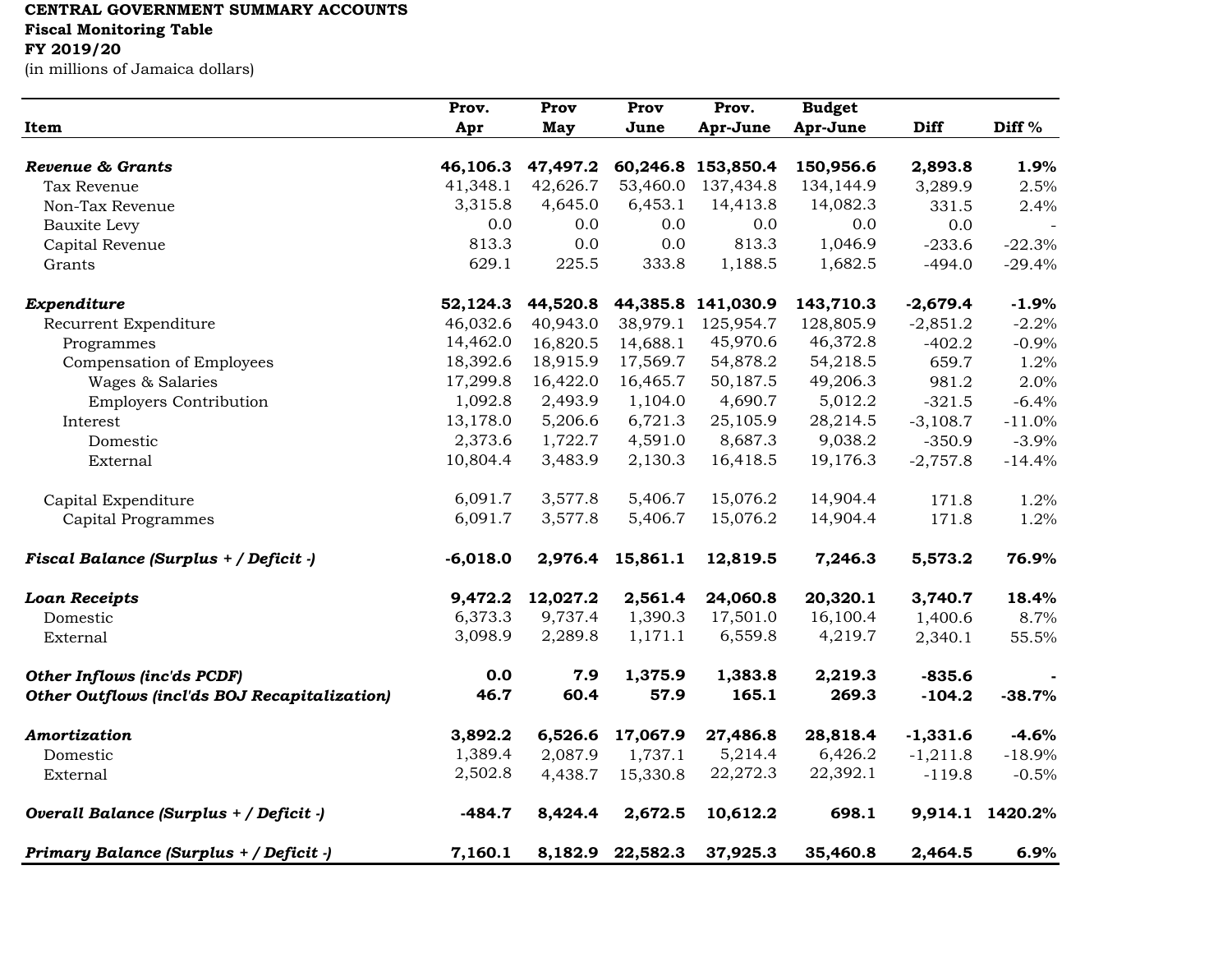## **DETAILS OF REVENUE**

## **FY 2019/20**

(in millions of Jamaica dollars)

|                             | Prov.    | Prov     | Prov     | Prov.                                | <b>Budget</b> |            |                   |
|-----------------------------|----------|----------|----------|--------------------------------------|---------------|------------|-------------------|
| Item                        | Apr      | May      | June     | Apr-June                             | Apr-June      | Diff       | Diff <sup>%</sup> |
| <b>Revenue &amp; Grants</b> |          |          |          | 46,106.3 47,497.2 60,246.8 153,850.4 | 150,956.6     | 2,893.8    | 1.9%              |
| Tax Revenue                 | 41,348.1 | 42,626.7 |          | 53,460.0 137,434.8                   | 134,144.9     | 3,289.9    | 2.5%              |
| Income and profits          | 7,437.1  | 6,854.0  | 18,775.7 | 33,066.8                             | 34,277.2      | $-1,210.4$ | $-3.5%$           |
| Bauxite/alumina             | 0.0      | 0.0      | 0.0      | 0.0                                  | 0.0           | 0.0        | $0.0\%$           |
| Other companies             | 903.0    | 1,148.1  | 11,401.5 | 13,452.6                             | 12,819.1      | 633.5      | 4.9%              |
| <b>PAYE</b>                 | 4966.7   | 4,943.7  | 5,078.1  | 14,988.5                             | 16,094.2      | $-1,105.7$ | $-6.9%$           |
| Tax on dividend             | 145.1    | 55.4     | 213.9    | 414.3                                | 410.8         | 3.5        | 0.9%              |
| Other individuals           | 326.1    | 238.8    | 467.0    | 1,031.9                              | 1,020.5       | 11.4       | 1.1%              |
| Tax on interest             | 1096.3   | 468.0    | 1,615.3  | 3,179.5                              | 3,932.7       | $-753.2$   | $-19.2%$          |
| Production and consumption  | 17,250.9 | 17,135.7 | 15,462.3 | 49,848.8                             | 47,601.9      | 2,247.0    | 4.7%              |
| <b>MBT</b>                  | 28.3     | 33.1     | 26.8     | 88.2                                 | 0.0           | 88.2       |                   |
| <b>SCT</b>                  | 2,703.0  | 2,616.2  | 2,074.0  | 7,393.3                              | 7,402.1       | $-8.8$     | $-0.1%$           |
| Environmental Levy          | 118.3    | 17.2     | 5.4      | 140.9                                | 147.8         | $-6.9$     | $-4.7%$           |
| Motor vehicle licenses      | 378.3    | 390.9    | 353.4    | 1,122.6                              | 1,047.2       | 75.4       | 7.2%              |
| Other licenses              | 519.7    | 81.2     | 78.8     | 679.7                                | 374.6         | 305.1      | 81.5%             |
| Quarry Tax                  | 2.9      | 18.4     | 0.0      | 21.3                                 | 13.4          | 7.9        | 58.9%             |
| Betting, gaming and lottery | 568.1    | 476.1    | 463.2    | 1,507.4                              | 1,365.4       | 142.0      | 10.4%             |
| Accomodation Tax            | 265.7    | 215.2    | 214.6    | 695.5                                | 727.5         | $-32.0$    | $-4.4%$           |
| Education tax               | 2,551.1  | 2,487.0  | 2,588.7  | 7,626.8                              | 7,686.5       | $-59.7$    | $-0.8%$           |
| Telephone Call Tax          | 270.7    | 269.2    | 481.6    | 1,021.5                              | 555.2         | 466.3      | 84.0%             |
| Contractors levy            | 263.8    | 204.8    | 157.3    | 625.9                                | 654.6         | $-28.7$    | $-4.4%$           |
| GCT (Local)                 | 9,232.1  | 9,857.8  | 8,748.6  | 27,838.5                             | 26,369.9      | 1,468.5    | 5.6%              |
| Stamp Duty (Local)          | 348.9    | 468.6    | 269.8    | 1,087.3                              | 1,257.6       | $-170.3$   | $-13.5%$          |
| <b>International Trade</b>  | 16,660.1 | 18,636.9 | 19,222.1 | 54,519.1                             | 52,265.8      | 2,253.3    | 4.3%              |
| Custom Duty                 | 3,510.7  | 4,015.0  | 3,569.7  | 11,095.4                             | 10,669.2      | 426.1      | 4.0%              |
| <b>Stamp Duty</b>           | 229.4    | 281.4    | 209.3    | 720.1                                | 567.2         | 152.9      | 27.0%             |
| <b>Travel Tax</b>           | 1,972.2  | 1,867.1  | 1,781.9  | 5,621.2                              | 5,281.0       | 340.3      | 6.4%              |
| GCT (Imports)               | 7,362.4  | 8,442.4  | 7,168.2  | 22,973.0                             | 22,503.6      | 469.4      | 2.1%              |
| SCT (imports)               | 3,330.5  | 3,703.9  | 6,150.1  | 13,184.5                             | 12,395.2      | 789.3      | 6.4%              |
| Environmental Levy          | 254.9    | 327.1    | 342.9    | 924.9                                | 849.6         | 75.3       | 8.9%              |
| Non-Tax                     | 3,315.8  | 4,645.0  | 6,453.1  | 14,413.8                             | 14,082.3      | 331.5      | 2.4%              |
| <b>Bauxite Levy</b>         | 0.0      | 0.0      | 0.0      | 0.0                                  | 0.0           | 0.0        |                   |
| Capital                     | 813.3    | 0.0      | 0.0      | 813.3                                | 1,046.9       | $-233.6$   | $-22.3%$          |